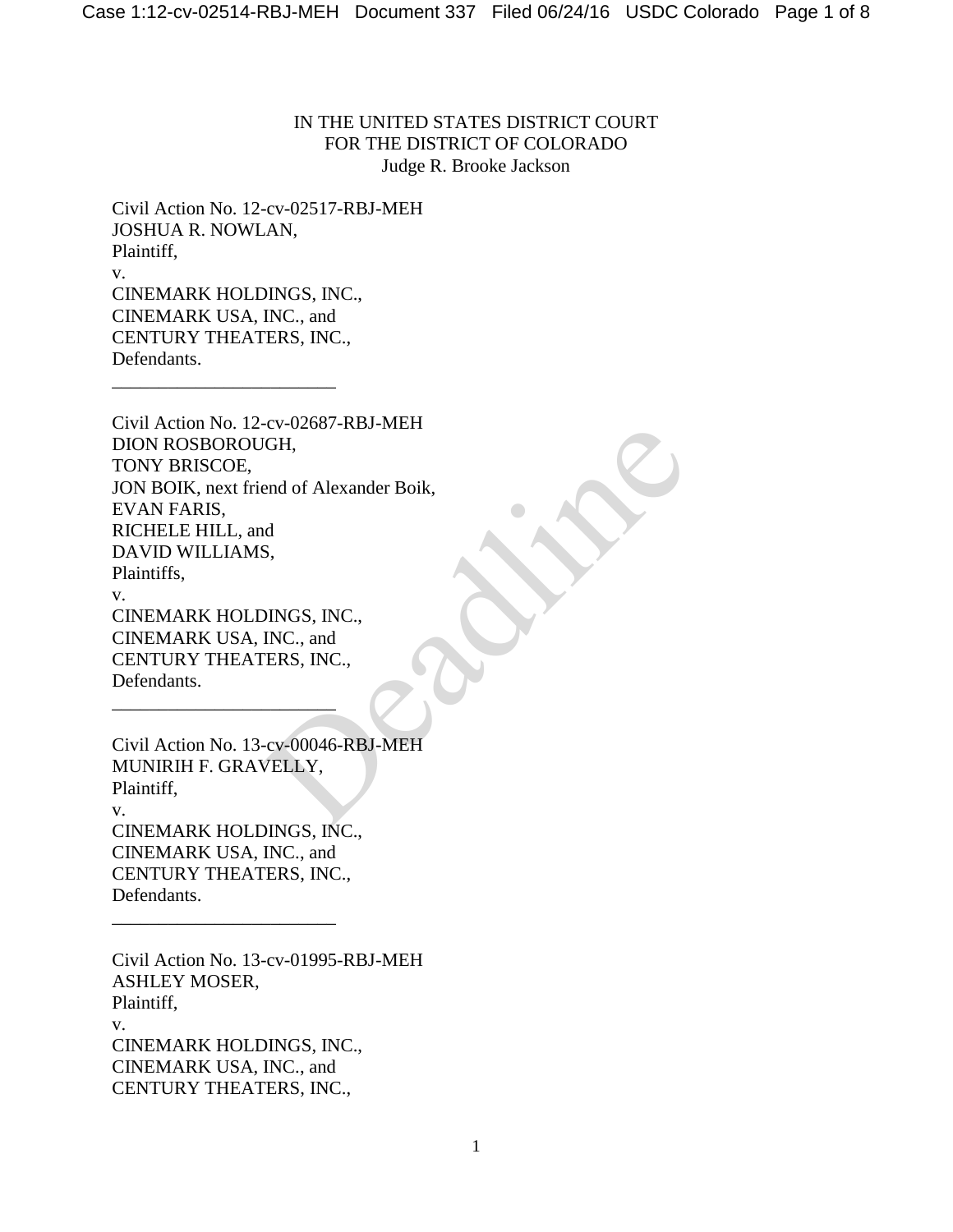Defendants.

Civil Action No. 13-cv-02988-RBJ-MEH NICK GALLUP, Plaintiff, v. CINEMARK HOLDINGS, INC., CINEMARK USA, INC., and CENTURY THEATERS, INC., Defendants.

\_\_\_\_\_\_\_\_\_\_\_\_\_\_\_\_\_\_\_\_\_\_\_\_

\_\_\_\_\_\_\_\_\_\_\_\_\_\_\_\_\_\_\_\_\_\_\_\_

\_\_\_\_\_\_\_\_\_\_\_\_\_\_\_\_\_\_\_\_\_\_\_\_

Civil Action No. 13-cv-03316-RBJ-MEH STEFAN MOTON, Plaintiff, v. CINEMARK HOLDINGS, INC., CINEMARK USA, INC., and CENTURY THEATERS, INC., Defendants.

Civil Action No. 14-cv-01923-RBJ-MEH CHANTEL L. BLUNK, MAXIMUS T. BLUNK, and HAILEY M. BLUNK, Plaintiffs, v. CINEMARK HOLDINGS, INC., CINEMARK USA, INC., and CENTURY THEATERS, INC., Defendants. \_\_\_\_\_\_\_\_\_\_\_\_\_\_\_\_\_\_\_\_\_\_\_\_ DINGS, INC.,<br>INC., and<br>TERS, INC.,<br>C-cv-01923-RBJ-MEH<br>NK,<br>NK, MK, and<br>K,<br>DINGS, INC.,<br>DINGS, INC.,<br>RRS, INC.,

Civil Action No. 14-cv-01976-RBJ-MEH JAMISON TOEWS Plaintiff, v. CINEMARK HOLDINGS, INC., CINEMARK USA, INC., and CENTURY THEATERS, INC.,

Defendants.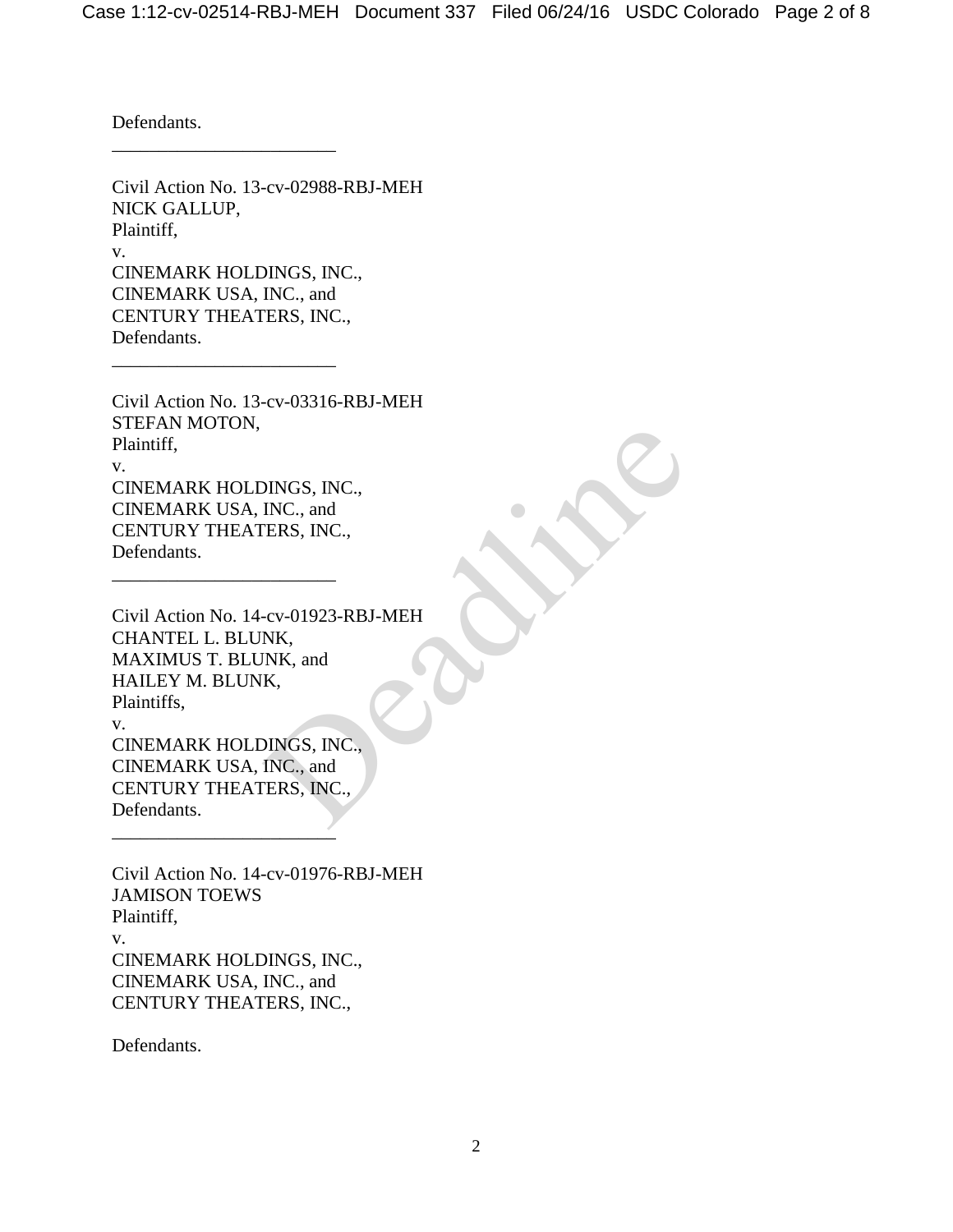# **ORDER**

These cases<sup>[1](#page-2-0)</sup> are before the Court on a motion for summary judgment [ECF No. 321] filed by defendants Cinemark Holdings, Cinemark USA, and Century Theaters. The Court exercises jurisdiction pursuant to 28 U.S.C. § 1332. For the following reasons, the motion is granted.

#### **BACKGROUND**

 This is the third dispositive motion the Court has considered in this case. The previous two orders thoroughly outlined the factual background. *See* ECF Nos. 49, 245. The Court incorporates the facts by reference and does not repeat the details here. This case arises from the horribly tragic mass shooting at the Century Aurora 16 theater complex in Aurora, Colorado on July 20, 2012 where James Holmes killed 12 individuals and wounded many others. The plaintiffs are individuals who were injured and survivors of those who were killed. Defendants Cinemark, USA and Century Theatres, Inc. are wholly owned subsidiaries of defendant Cinemark Holdings, Inc., and the Court refers to them collectively as "Cinemark" or "defendants." ind dispositive motion the Court has considered in this cally outlined the factual background. *See* ECF Nos. 49, 24:<br>
See ECF Nos. 49, 24:<br>
See ECF Nos. 49, 24:<br>
See ECF Nos. 49, 24:<br>
See ECF Nos. 49, 24:<br>
See ECF Nos. 49

The Colorado Premises Liability Act governs plaintiffs' claim. This statute establishes the possible liability of a landowner when someone is injured on his property "by reason of the condition of such property, or activities conducted or circumstances existing on the property." C.R.S. § 13–21–115(2). A movie-theater patron is considered an "invitee" who "may recover for damages *caused* by the landowner's unreasonable failure to exercise reasonable care to protect

 $\ddot{\phantom{a}}$ 

<span id="page-2-0"></span> $1$ <sup>1</sup> The cases have been consolidated such that all filings can be found in the docket for the lowest numbered case: 12-cv-02514-RBJ-MEH. The plaintiffs in that earliest-filed case are no longer parties to this matter. However, all references to docket numbers are references to 12-cv-02514-RBJ-MEH.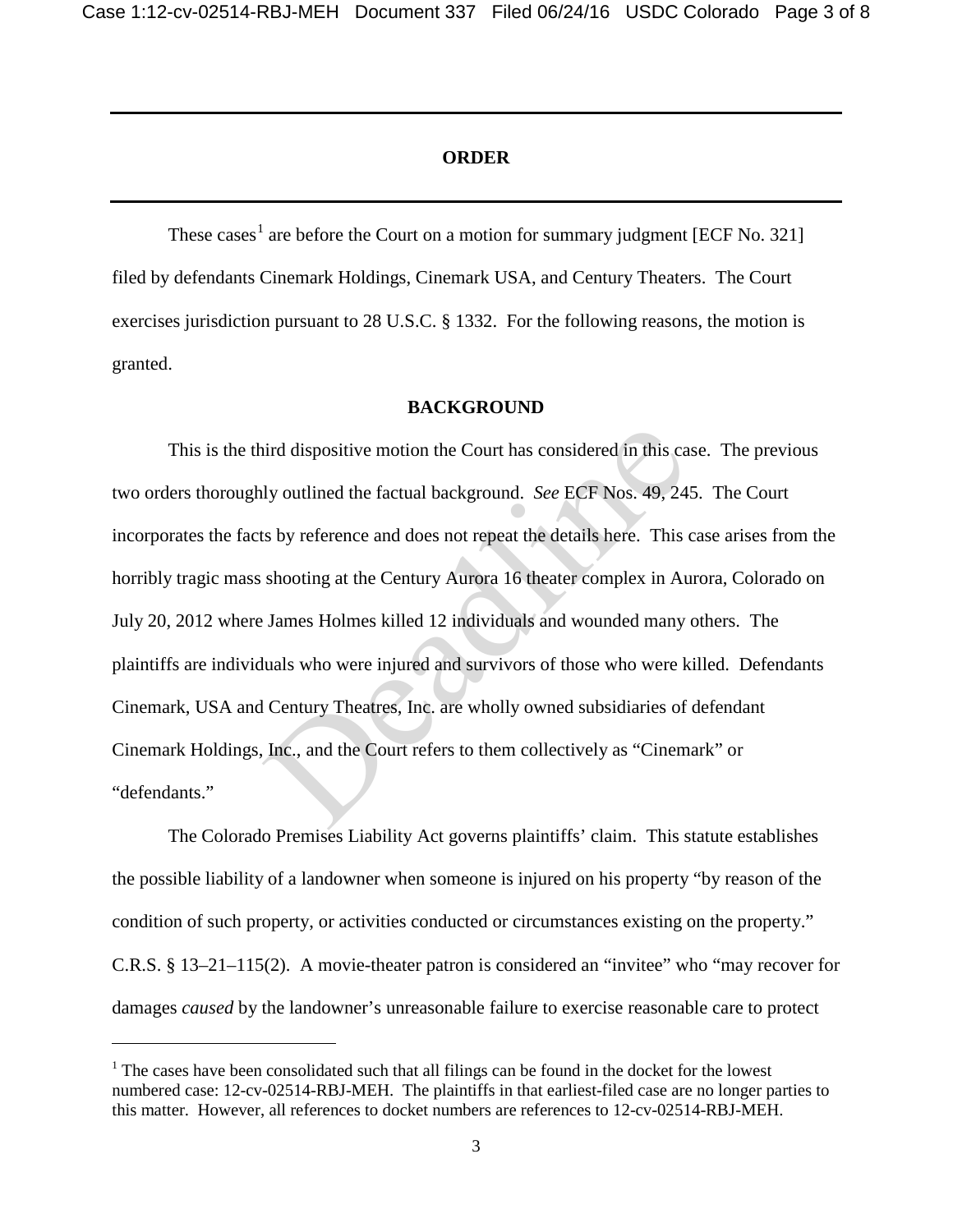against dangers of which he actually knew or should have known." C.R.S.  $\S 13-21-115(3)(c)(1)$ (emphasis added).

 Early on in this case, on October 18, 2012, defendants filed a motion to dismiss. Cinemark argued that plaintiffs' complaints failed to state a claim on which relief could be granted. ECF No. 15. On April 17, 2013 the Court denied that motion. When considering a motion to dismiss, the Court is required to accept plaintiffs' allegations of fact as true and construe inferences in their favor. Having done so, I agreed with United States Magistrate Judge Hegarty's recommendation and determined that plaintiffs had stated a claim. ECF No. 49.

After the parties had engaged in pre-trial discovery defendants filed their first motion for summary judgment on November 1, 2013. ECF No. 108. Defendants argued that Cinemark neither knew nor should have known of the danger of a mass shooting because the danger was unforeseeable as a matter of law. *Id.* at 2. On August 15, 2014 the Court denied the motion. ECF No. 245. The Court's order focused narrowly on whether a jury should decide if defendants knew or should have known of the danger on the premises. The Court expressly noted that it was "in no way holding as a matter of law that Cinemark should have known of the danger of someone entering one of its theaters through the back door and randomly shooting innocent patrons." *Id.* at 16. The Court held only that plaintiffs had presented enough evidence to create a genuine dispute of fact as to whether defendants knew or should have known of security risks, rendering the knowledge element of the claim a jury issue. *Id.* at 16–17. The Court reserved all other issues. *Id.* at 17. diadion and determined that plaintiffs had stated a claim.<br>ties had engaged in pre-trial discovery defendants filed th<br>on November 1, 2013. ECF No. 108. Defendants argued<br>ould have known of the danger of a mass shooting be

Defendants now move for summary judgment on the element of causation. ECF No. 321 at 2. The pending motion poses the ultimate question of whether the Court should dismiss the case as a matter of law or whether the finder of fact should decide the issue of causation.

4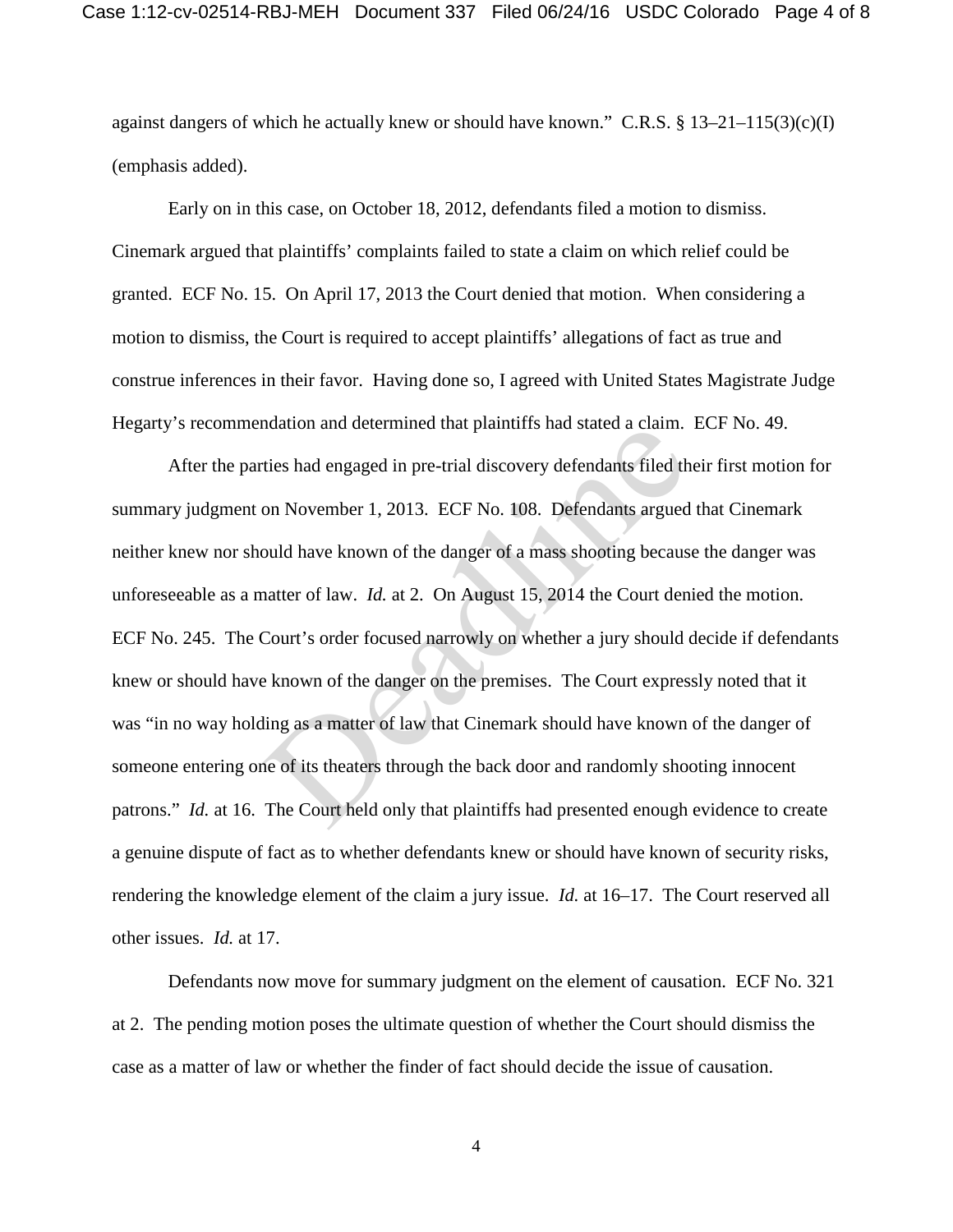# **SUMMARY JUDGMENT STANDARD**

The purpose of a trial, whether by the court or a jury, is to resolve disputed issues of fact. Summary judgment simply means that the Court can decide the case, for either party, if there is no genuine dispute of fact that needs to be resolved at a trial. "Summary judgment is appropriate 'if the pleadings, the discovery and disclosure materials on file, and any affidavits show that there is no genuine issue as to any material fact and that the movant is entitled to judgment as a matter of law.'" *Utah Lighthouse Ministry v. Found. for Apologetic Info. & Research*, 527 F.3d 1045, 1050 (10th Cir. 2008) (quoting Fed. R. Civ. P. 56(c)).

When deciding a motion for summary judgment, the Court considers "the factual record, together with all reasonable inferences derived therefrom, in the light most favorable to the nonmoving party . . . ." *Id.* The moving party has the burden of producing evidence showing the absence of a genuine issue of material fact. *Celotex Corp. v. Catrett*, 477 U.S. 317, 325 (1986). In challenging such a showing, the non-movant "must do more than simply show that there is some metaphysical doubt as to the material facts." *Matsushita Elec. Indus. Co. v. Zenith Radio Corp.*, 475 U.S. 574, 586 (1986). "Only disputes over facts that might affect the outcome of the suit under the governing law will properly preclude the entry of summary judgment." *Anderson v. Liberty Lobby, Inc.*, 477 U.S. 242, 248 (1986). A dispute about a material fact is genuine if "the evidence is such that a reasonable jury could return a verdict for the nonmoving party." *Id.* 1. 2006) (quoting red. K. Civ. F. 30(c)).<br>
Ing a motion for summary judgment, the Court considers<br>
sonable inferences derived therefrom, in the light most fa<br>
Id. The moving party has the burden of producing evide<br>
issue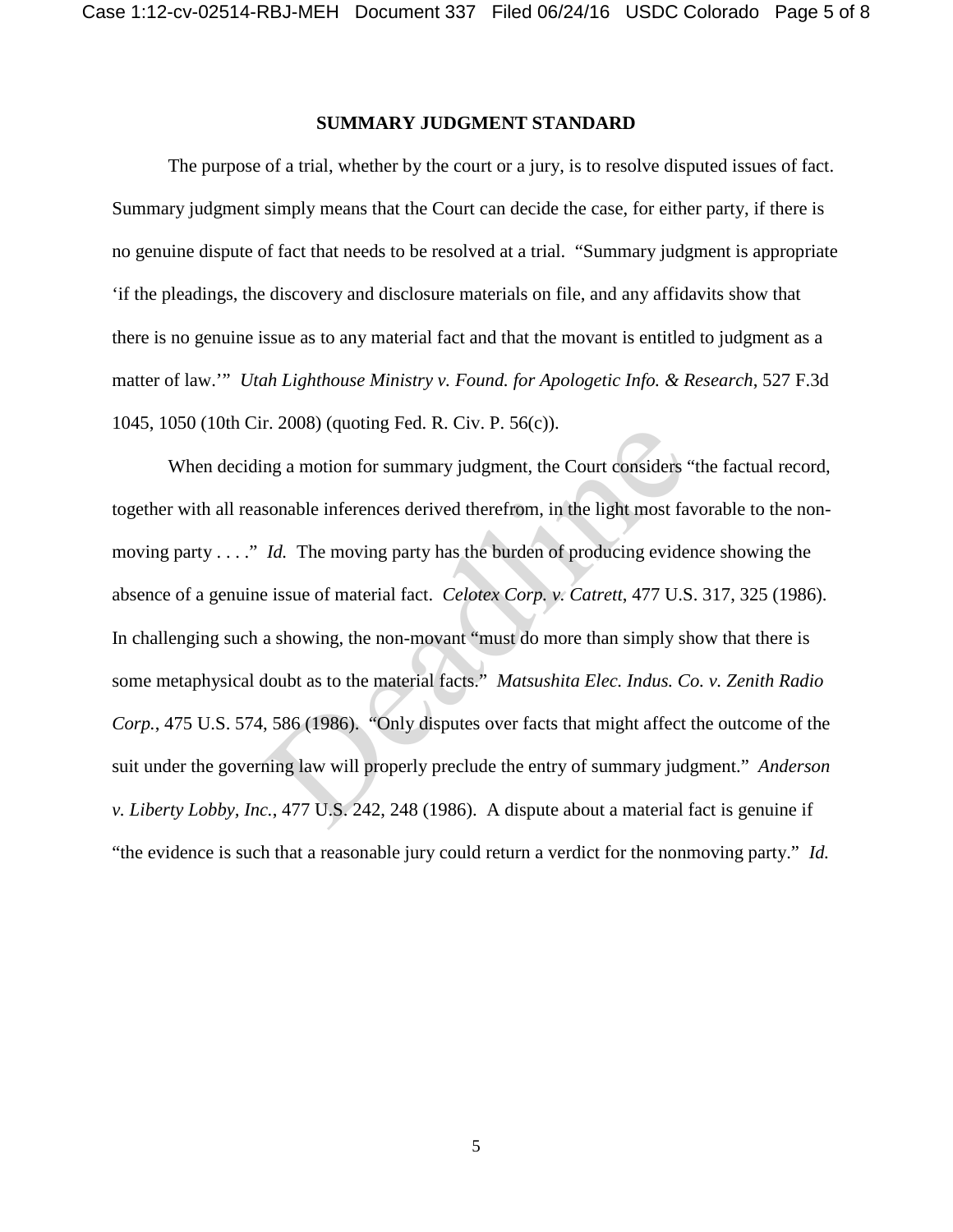### **ANALYSIS**

In Colorado, in order to prevail on a negligence theory the plaintiff must prove that the defendant's tortious actions were "a proximate cause of the plaintiff's injury." *City of Aurora v. Loveless*, 639 P.2d 1061, 1063 (Colo. 1981) (internal citations omitted). The duty of a landowner under the Colorado Premises Liability Act to exercise reasonable care to protect invitees against dangers of which he actually knew or should have known similarly requires proof of proximate cause. Proximate cause is often understood as the "legal cause" of an injury. *See Moore v. Western Forge Corp.*, 192 P.3d 427, 436 (Colo. App. 2007).

As part of the proximate cause inquiry, plaintiffs must prove that the alleged tortious conduct constitutes a "substantial factor" in producing the injury. *See North Colo. Medical Ctr. v. Comm. on Anticompetitive Conduct*, 914 P.2d 902, 908 (Colo. 1996) ("Colorado's proximate cause [law] is intended to ensure that casual and unsubstantial causes do not become actionable."). One factor "may have such a predominant effect" in causing the [harm] "as to make the effect of [another factor] insignificant and, therefore, to prevent it from being a substantial factor." *Smith v. State Compensation Ins. Fund*, 749 P.2d 462, 464 (Colo. App. 1987). While proximate cause is typically a question of fact reserved to the jury, the Court may conclude, as a matter of law, that such a predominant cause exists, and that there can be no other substantial factors*.*  In Porge Corp., 192 P.3d 427, 430 (Colo. App. 2007).<br>
e proximate cause inquiry, plaintiffs must prove that the a<br>
a "substantial factor" in producing the injury. See North (<br>
mpetitive Conduct, 914 P.2d 902, 908 (Colo. 1

Two of my colleagues have addressed the issue of proximate cause in mass-shooting cases where the defendant is an entity rather than the shooter. In two separate cases involving the Columbine High School shootings, Judge Babcock considered whether there could be another substantial factor in causing plaintiffs' injuries beyond the actions of the two assailants—Eric Harris and Dylan Klebold. First, in *Castaldo v. Stone*, plaintiffs sued the

6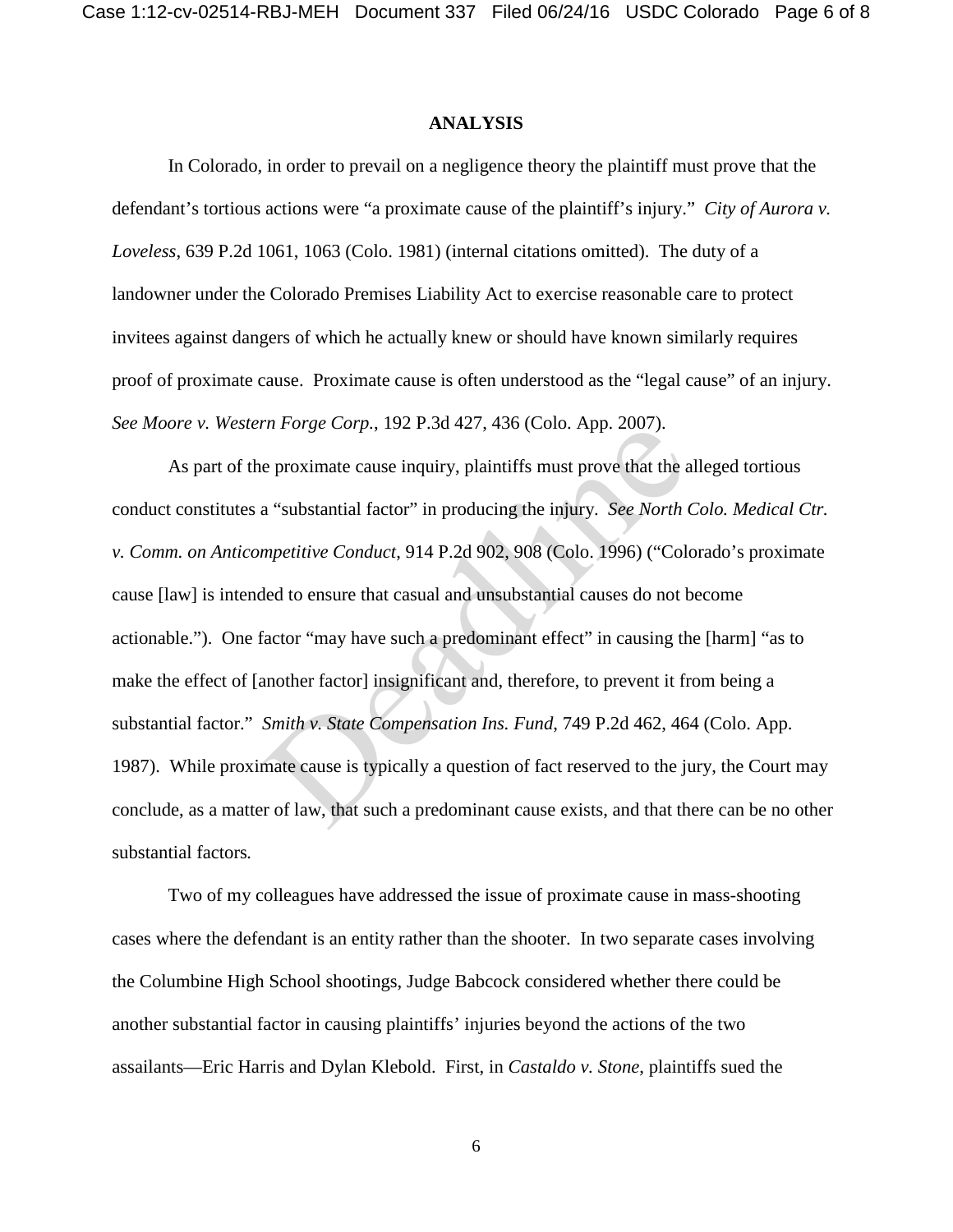Jefferson County School District, the Jefferson County Sheriff's Department, and various individuals associated with those entities. 92 F.Supp.2d 1124, 1133 (D. Colo. 2001). The court held that "Harris' and Klebold's actions on April 20, 1999 were the predominant, if not sole, cause of Plaintiffs' injuries." *Id.* at 1171. Later, in *Ireland v. Jefferson County Sheriff's Department*, the court dismissed plaintiffs' negligence claim against the organizer of a gun show at which Harris and Klebold purchased a shotgun. 193 F.Supp.2d 1201, 1231–32 (D. Colo. 2002). Mirroring the analysis in *Castaldo*, the court reasoned that "[e]ven if [the gun show organizer's] actions contributed in some way to Plaintiff's injuries," the shooters' actions "were the predominant, if not sole cause" of the injuries. *Id.* at 1232.

More recently, in *Phillips v. Lucky Gunner, LLC*, Judge Matsch addressed this issue in the context of the Holmes shootings. 84 F.Supp.3d 1216, 1228 (D. Colo. 2015). Plaintiffs sued various gun shops where Holmes had purchased ammunition and other equipment that he used in the mass shooting. *Id.* Plaintiffs' daughter died in the attack, and plaintiffs alleged, among other claims, that the gun-shop entities were liable on negligence grounds. *Id.* Judge Matsch dismissed the negligence claim, holding that, even if he were to find that defendants owed a duty of care, defendants' sales of ammunition and other items to Holmes did not proximately cause the plaintiffs' daughter's death. *Id.* The court reasoned: contributed in some way to Framini s injuries, the shoot sole cause" of the injuries. *Id.* at 1232.<br>y, in *Phillips v. Lucky Gunner, LLC*, Judge Matsch addreadlered behinds shootings. 84 F.Supp.3d 1216, 1228 (D. Colo. 201

There can be no question that Holmes's deliberate, premeditated criminal acts were the predominant cause of plaintiffs' daughter's death. Holmes meticulously prepared for his crime, arriving at the theater equipped with multiple firearms, ammunition, and other gear allegedly purchased from several distinct business entities operating both online and through brick and mortar locations. Neither the web nor the face-to-face sales of ammunition and other products to Holmes can plausibly constitute a substantial factor causing the deaths and injuries in this theater shooting.

*Id.*